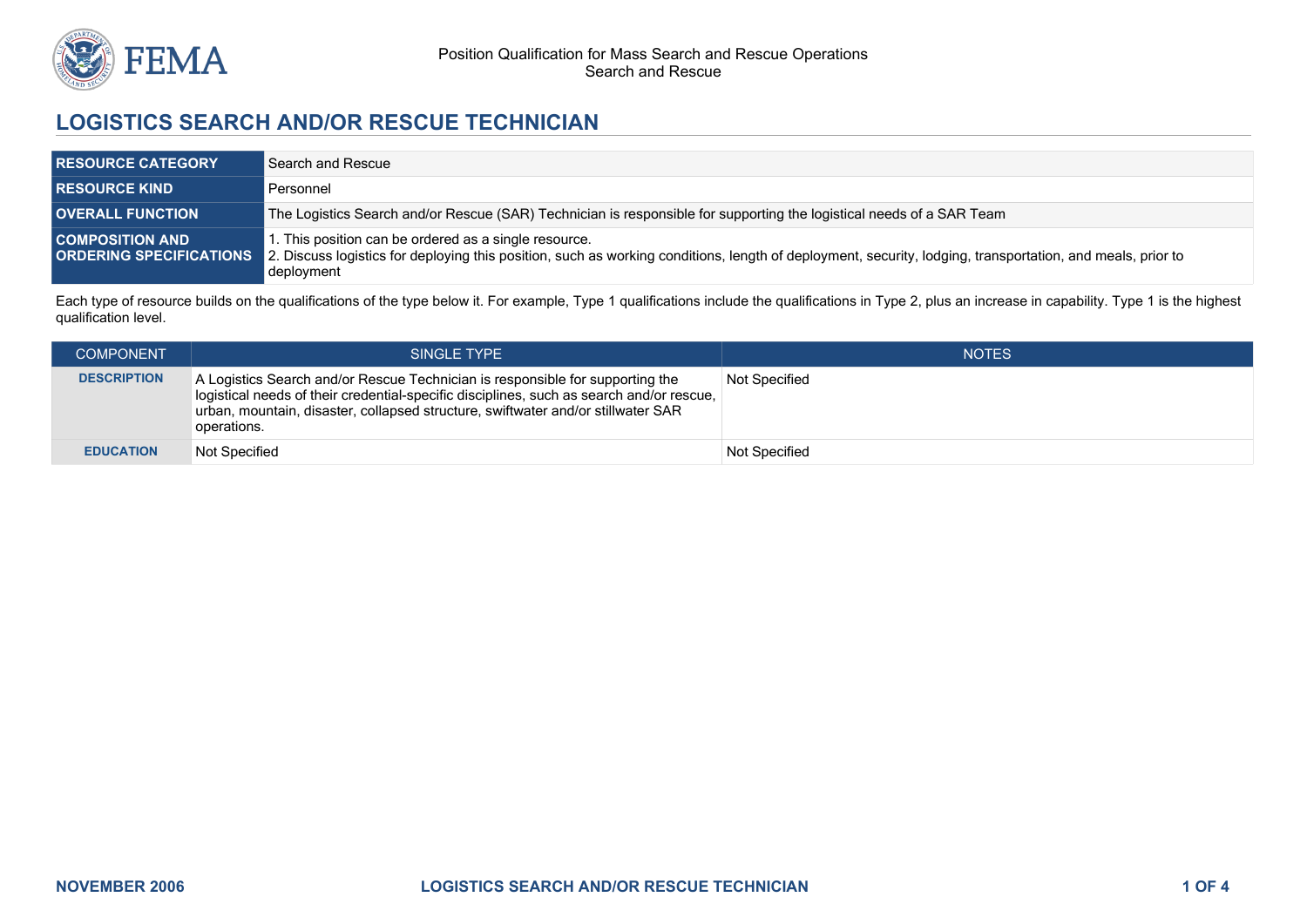

## Position Qualification for Mass Search and Rescue Operations Search and Rescue

| <b>COMPONENT</b> | SINGLE TYPE                                                                                                                                                                                                                                                                                                                                                                                                                                                                                                                                                                                                                                                                                                                                                                                                                                                                                                                                                                                                                                                                                                                                                                                                                                                                                                                                                                                                                                                                                                                                                                                                                                                                                                                                                                                                                                                                                                                         | <b>NOTES</b>  |
|------------------|-------------------------------------------------------------------------------------------------------------------------------------------------------------------------------------------------------------------------------------------------------------------------------------------------------------------------------------------------------------------------------------------------------------------------------------------------------------------------------------------------------------------------------------------------------------------------------------------------------------------------------------------------------------------------------------------------------------------------------------------------------------------------------------------------------------------------------------------------------------------------------------------------------------------------------------------------------------------------------------------------------------------------------------------------------------------------------------------------------------------------------------------------------------------------------------------------------------------------------------------------------------------------------------------------------------------------------------------------------------------------------------------------------------------------------------------------------------------------------------------------------------------------------------------------------------------------------------------------------------------------------------------------------------------------------------------------------------------------------------------------------------------------------------------------------------------------------------------------------------------------------------------------------------------------------------|---------------|
| <b>TRAINING</b>  | Fulfillment of requirement(s) as stated In all the following applicable discipline-<br>specific standard(s):<br>1. NFPA 1670 Awareness Level Training, Including;<br>a. General Requirements<br>b. Confined Space SAR, and/or applicable industry equivalent such as mine (MSHA)<br>or cave (NCRC) SAR<br>c. Water SAR Operations<br>d. Structural Collapse, and/or applicable industry equivalent such as mine (MSHA)<br>or cave (NCRC) SAR<br>e. Trench and Excavation SAR and/or applicable industry equivalent such as mine<br>(MSHA) or cave (NCRC) SAR<br>f. Rope Rescue<br>2. NFPA 1006: Standard for Rescue Technician (2003), including:<br>a. General Requirements<br>b. Confined Space SAR, and/or applicable industry equivalent such as mine (MSHA)<br>or cave (NCRC) SAR<br>c. Water SAR Operations<br>d. Structural Collapse, and/or applicable industry equivalent such as mine (MSHA)<br>or cave (NCRC) SAR<br>e. Trench and Excavation SAR, and/or applicable industry equivalent such as mine<br>(MSHA) or cave (NCRC) SAR<br>f. Rope Rescue<br>g. Duties of the Entrant per 29 CFR 1910.146, and/or applicable industry equivalent<br>such as mine (MSHA) or cave (NCRC) SAR<br>3. NFPA 472 HazMat Awareness and/or OSHA 1910.120 (Q)(6)(i), HazMat<br>Awareness Training or equivalent basic instruction on responding to and operating<br>in a CBRNE incident<br>4. SAR Logistics Training<br>Completion of the following baseline criteria:<br>5. OSHA 1910.120 and/or 1910.134(f) Respiratory Protection<br>6. Emergency medical care based on AHJ requirements<br>7. Risk assessment<br>8. Hazard mitigation<br>9. PPE<br>10. Use of related tools and devices<br>11. Maintenance of rescue tools and devises<br>Completion of the following:<br>12. IS-100: Introduction to the Incident Command System, ICS-100<br>3. IS-200: Basic Incident Command System for Initial Response, ICS-200<br>(Continued) | Not Specified |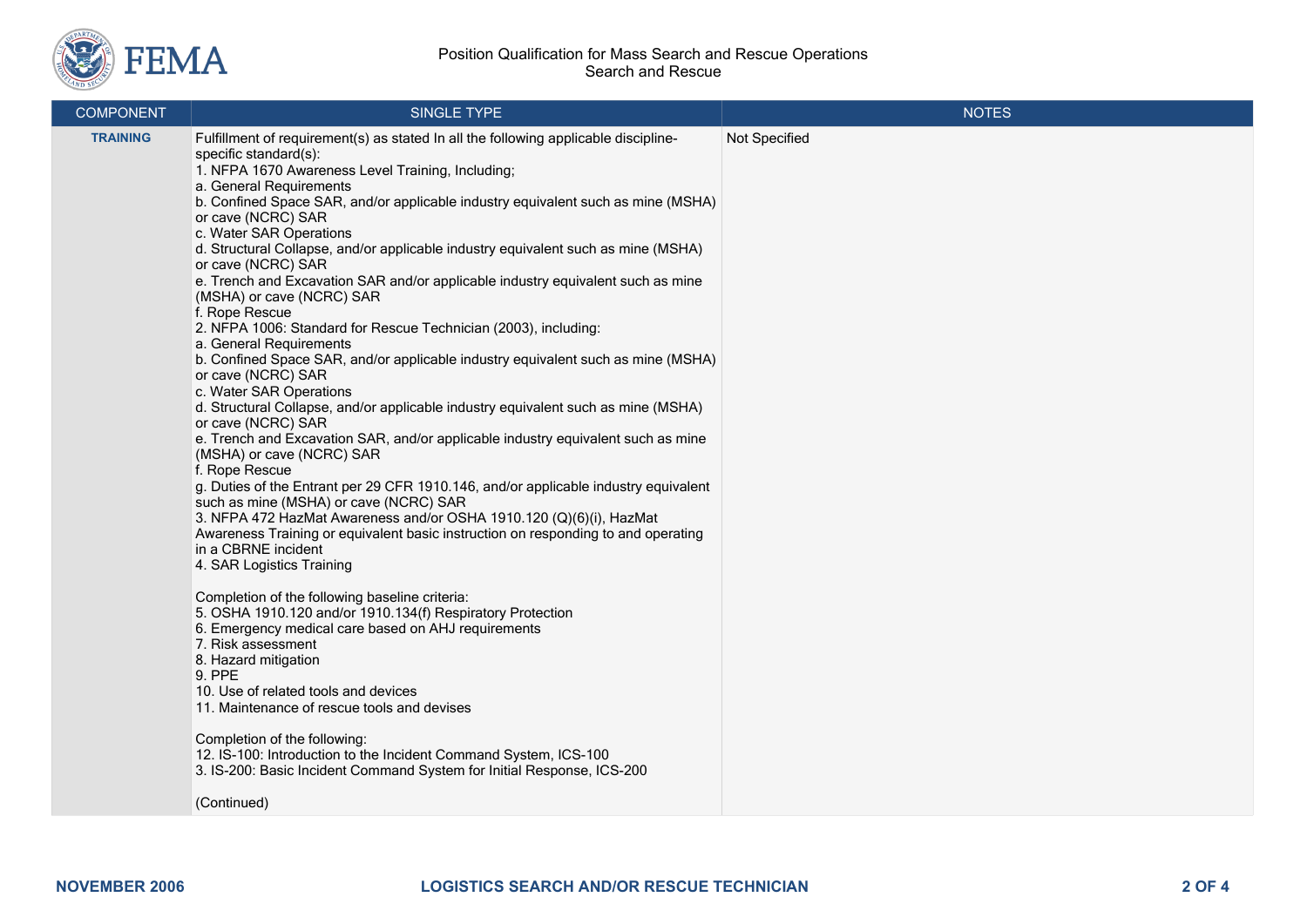

| <b>COMPONENT</b>                                                                            | <b>SINGLE TYPE</b>                                                                                                                                                                                                                                                                                                                                                                                                                                                                                                                                                                                                                                                                                                                                                                                      | <b>NOTES</b>                                                                                                                                                                                                      |
|---------------------------------------------------------------------------------------------|---------------------------------------------------------------------------------------------------------------------------------------------------------------------------------------------------------------------------------------------------------------------------------------------------------------------------------------------------------------------------------------------------------------------------------------------------------------------------------------------------------------------------------------------------------------------------------------------------------------------------------------------------------------------------------------------------------------------------------------------------------------------------------------------------------|-------------------------------------------------------------------------------------------------------------------------------------------------------------------------------------------------------------------|
| <b>TRAINING</b>                                                                             | (Continued)<br>4. IS-700: National Incident Management System, An Introduction<br>Recommended:<br>1. NFPA 472 HazMat Operations and/or OSHA 1910.120 (Q)(6)(ii), HazMat<br>Operations Training or equivalent basic instruction on responding to and operating<br>in a CBRNE incident<br>2. DOJ Emergency Response to Terrorism, Basic Concepts, or equivalent<br>3. FEMA/US&R WMD Enhanced Operations, or equivalent<br>4. GPS Awareness Level course, equivalent)<br>5. DHS/FEMA Logistics Specialist Course or equivalent<br>6. NFPA 472 HazMat Operations and/or OSHA 1910.120 (G)(6)(ii), HazMat<br>Operations Training or equivalent basic instruction on responding to and operating<br>in a CBRNE incident<br>7. FEMA IS-800: NRP, An Introduction<br>8. Completion of all training listed above |                                                                                                                                                                                                                   |
| <b>EXPERIENCE</b>                                                                           | Recommended:<br>1. Position taskbooks that validate and verify (by AHJ) demonstrated ability to<br>perform required skills in exercises and/or actual incidents every 5 years or as<br>dictated by need.<br>2. Fingerprint Background Check<br>3. Recommend minimum experience requirements                                                                                                                                                                                                                                                                                                                                                                                                                                                                                                             | Not Specified                                                                                                                                                                                                     |
| <b>PHYSICAL/MEDICAL</b><br><b>FITNESS</b>                                                   | Completion of the following baseline criteria:<br>1. Medical requirements established by the AHJ<br>2. Minimum physical fitness standards as required by the AHJ<br>Recommended:<br>Fulfillment of requirement(s) as stated in the following standard(s):<br>1. NFPA 1582, Standard on Medical Requirements for Fire Fighters<br>2. EMT-B per NFPA 1006(2003) A-3-3.5                                                                                                                                                                                                                                                                                                                                                                                                                                   | That NFPA 1582, Standard on Medical Requirements for Fire Fighters, as<br>recommended by NFPA 1006, be adopted. Where necessary, additional<br>inoculations specific to the incident environment may be required. |
| <b>CURRENCY</b>                                                                             | Not Specified                                                                                                                                                                                                                                                                                                                                                                                                                                                                                                                                                                                                                                                                                                                                                                                           | Not Specified                                                                                                                                                                                                     |
| <b>PROFESSIONAL AND</b><br><b>TECHNICAL</b><br><b>LICENSES AND</b><br><b>CERTIFICATIONS</b> | Certification:<br>1. Certification for possession of controlled medications, if applicable                                                                                                                                                                                                                                                                                                                                                                                                                                                                                                                                                                                                                                                                                                              | Not Specified                                                                                                                                                                                                     |